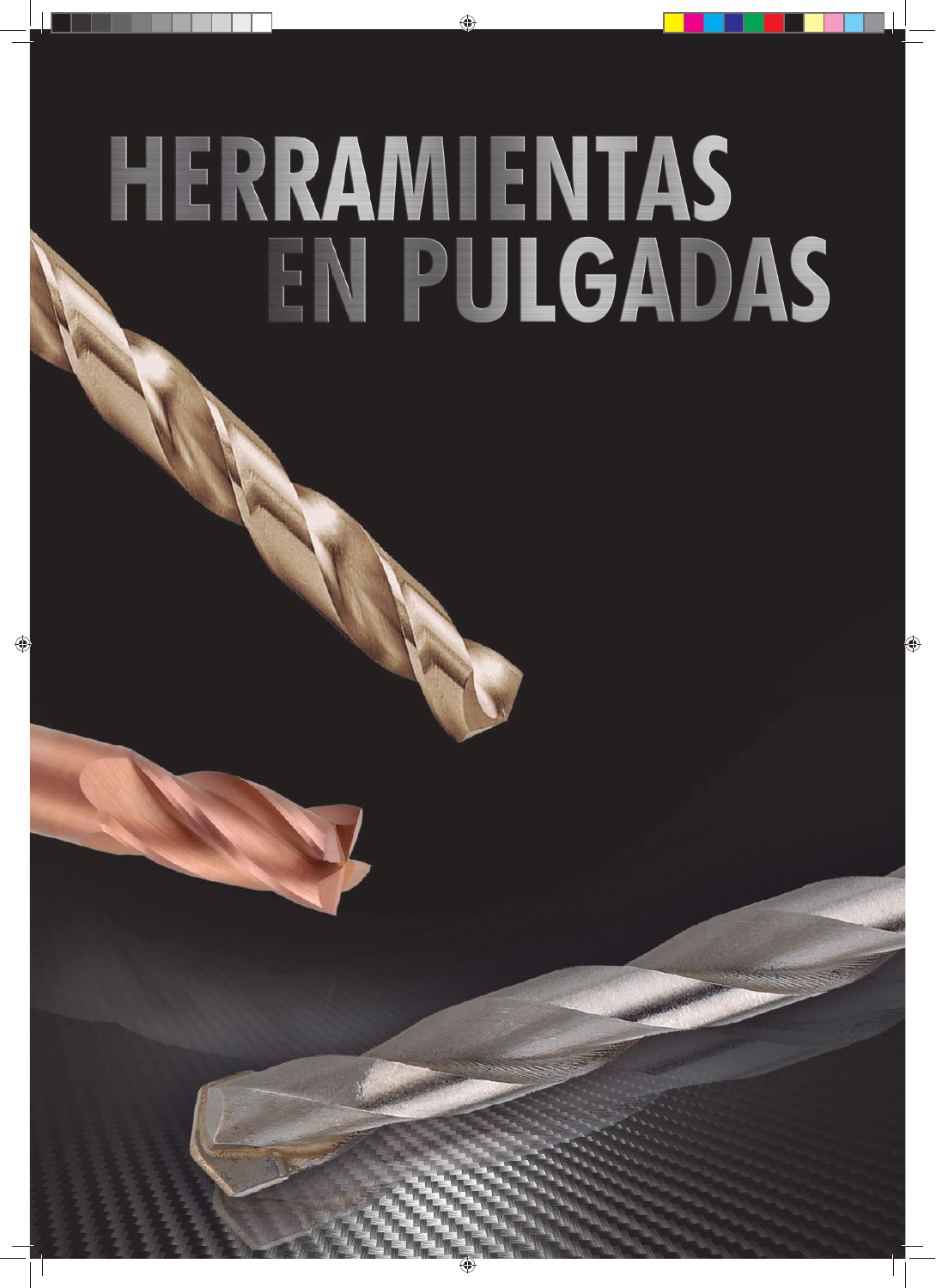# **BLUE-MASTER**

### **BROCAS PARA METAL EN PULGADAS**

**30˚ DIN 338**

**Brocas Metal** 

540

# **"N" BC2P BC5P BC95P**

|                    | 118°                    | 70<br>Kg/mm <sup>2</sup> | 135                 | 120<br>Kg/mm <sup>2</sup> |                                            | <b>INOX</b>             |
|--------------------|-------------------------|--------------------------|---------------------|---------------------------|--------------------------------------------|-------------------------|
|                    | <b>HSS</b><br><b>OX</b> | €                        | <b>HSSCo DORADO</b> | €                         | <b>DORADO</b><br><b>HSSCo</b><br><b>OX</b> | €                       |
| 1/32''             | BC2P1/32                | 1,70                     | <b>BC5P1/32</b>     | 2,13                      | BC95P1/32                                  | 2,38                    |
| 3/64''             | BC2P3/64                | 1,46                     | <b>BC5P3/64</b>     | 2,23                      | BC95P3/64                                  | 2,38                    |
| 1/16''             | BC2P1/16                | 1,24                     | BC5P1/16            | 2,23                      | BC95P1/16                                  | 2,38                    |
| 5/64''             | BC2P5/64                | 1,11                     | <b>BC5P5/64</b>     | 2,33                      | BC95P5/64                                  | 2,24                    |
| 3/32''             | BC2P3/32                | 1,24                     | BC5P3/32            | 2,33                      | BC95P3/32                                  | 2,24                    |
| 7/64''             | BC2P7/64                | 1,27                     | <b>BC5P7/64</b>     | 2,27                      | BC95P7/64                                  | 2,21                    |
| 1/8''              | <b>BC2P1/8</b>          | 1,11                     | <b>BC5P1/8</b>      | 2,17                      | BC95P1/8                                   | 2,19                    |
| 9/64''             | BC2P9/64                | 1,46                     | <b>BC5P9/64</b>     | 2,72                      | BC95P9/64                                  | 2,55                    |
| 5/32''             | <b>BC2P5/32</b>         | 1,51                     | <b>BC5P5/32</b>     | 2,72                      | BC95P5/32                                  | 2,86                    |
| 11/64''            | BC2P11/64               | 1,78                     | BC5P11/64           | 2,72                      | BC95P11/64                                 | 3,18                    |
| 3/16''             | BC2P3/16                | 1,62                     | BC5P3/16            | 2,83                      | BC95P3/16                                  | 3,38                    |
| 13/64''            | BC2P13/64               | 2,06                     | BC5P13/64           | 2,99                      | BC95P13/64                                 | 3,75                    |
| 7/32''             | <b>BC2P7/32</b>         | 2,69                     | <b>BC5P7/32</b>     | 4,16                      | BC95P7/32                                  | 3,95                    |
| 15/64''            | BC2P15/64               | 2,52                     | BC5P15/64           | 4,55                      | BC95P15/64                                 | 4,20                    |
| 1/4''              | <b>BC2P1/4</b>          | 2,31                     | <b>BC5P1/4</b>      | 4,62                      | BC95P1/4                                   | 4,56                    |
| 17/64''            | BC2P17/64               | 2,90                     | BC5P17/64           | 5,22                      | BC95P17/64                                 | 5,35                    |
| 9/32''             | BC2P9/32                | 4,50                     | BC5P9/32            | 7,02                      | BC95P9/32                                  | 6,22                    |
| 19/64''            | BC2P19/64               | 5,26                     | BC5P19/64           | 8,50                      | BC95P19/64                                 | 6,85                    |
| $\frac{1}{5}$ /16" | BC2P5/16                | 4,81                     | BC5P5/16            | 8,48                      | BC95P5/16                                  | 7,29                    |
| 21/64''            | BC2P21/64               | 5,68                     | BC5P21/64           | 8,12                      | BC95P21/64                                 | 7,60                    |
| 11/32''            | BC2P11/32               | 5,46                     | BC5P11/32           | 9,68                      | BC95P11/32                                 | 9,69                    |
| 23/64''            | BC2P23/64               | 7,21                     | BC5P23/64           | 11,46                     | BC95P23/64                                 | 9,69                    |
| 3/8''              | <b>BC2P3/8</b>          | 4,96                     | <b>BC5P3/8</b>      | 8,39                      | BC95P3/8                                   | 10,03                   |
| 25/64''            | BC2P25/64               | 8,49                     | BC5P25/64           | 13,39                     | BC95P25/64                                 | 11,09                   |
| 13/32''            | BC2P13/32               | 8,49                     | BC5P13/32           | 15,50                     | BC95P13/32                                 | 11,09                   |
| 27/64''            | BC2P27/64               | 8,70                     | BC5P27/64           | 18,59                     | BC95P27/64                                 | 14,97                   |
| 7/16''             | BC2P7/16                | 10,53                    | BC5P7/16            | 20,42                     | BC95P7/16                                  | 16,52                   |
| 29/64''            | BC2P29/64               | 8,40                     | BC5P29/64           | 17,24                     | BC95P29/64                                 | 19,02                   |
| 15/32''            | BC2P15/32               | 11,31                    | BC5P15/32           | 21,18                     | BC95P15/32                                 | 20,39                   |
| 31/64''            | BC2P31/64               | 12,41                    | BC5P31/64           | 24,61                     | BC95P31/64                                 | 22,72                   |
| $1/2$ "            | <b>BC2P1/2</b>          | 11,95                    | <b>BC5P1/2</b>      | 25,70                     | BC95P1/2                                   | 23,06                   |
| 33/64''            | BC2P33/64               | 14,69                    | BC5P33/64           | 25,70                     |                                            |                         |
| 17/32''            | BC2P17/32               | 15,11                    | BC5P17/32           | 25,43                     |                                            |                         |
| 35/64''            | BC2P35/64               | 21,78                    | BC5P35/64           | 30,02                     |                                            |                         |
| 9/16''             | BC2P9/16                | 23,61                    | BC5P9/16            | 33,21                     |                                            |                         |
| 37/64''            | BC2P37/64               | 18,98                    | BC5P37/64           | 41,94                     |                                            |                         |
| 19/32''            | BC2P19/32               | 17,64                    | BC5P19/32           | 36,19                     |                                            |                         |
| 39/64''            | BC2P39/64               | 26,24                    | BC5P39/64           | 57,89                     |                                            |                         |
| 5/8''              | <b>BC2P5/8</b>          | 21,47                    | <b>BC5P5/8</b>      | 43,45                     |                                            | <sub>Bot.</sub><br>BC95 |
| $*41/64"$          | BC2P41/64               | 24,52                    | BC5P41/64           | 45,25                     |                                            |                         |
| $*21/32"$          | BC2P21/32               | 24,98                    | BC5P21/32           | 47,11                     |                                            | 100X                    |
| $*43/64"$          | BC2P43/64               | 25,02                    | BC5P43/64           | 49,61                     |                                            | 恩日<br>◎区                |
| $*11/16"$          | BC2P11/16               | 28,68                    | BC5P11/16           | 54,96                     |                                            |                         |
| $*45/64"$          | BC2P45/64               | 31,25                    | BC5P45/64           | 58,11                     |                                            |                         |
| $*23/32"$          | BC2P23/32               | 32,25                    | BC5P23/32           | 60,11                     |                                            |                         |
| $*47/64"$          | BC2P47/64               | 33,69                    | BC5P47/64           | 66,12                     |                                            | $10 -$                  |
| $*3/4"$            | <b>BC2P3/4</b>          | 38,25                    | <b>BC5P3/4</b>      | 69,99                     |                                            |                         |
| $*49/64"$          | BC2P49/64               | 39,56                    | BC5P49/64           | 75,32                     |                                            |                         |
| $*25/32"$          | BC2P25/32               | 41,13                    | BC5P25/32           | 78,70                     |                                            |                         |
| $*$ ]"             | BC2P1                   | 83,11                    | BC5P1               | 164,85                    |                                            |                         |







STORE OF



Ref. BC2P Ref. BC5P Ref. BC95P



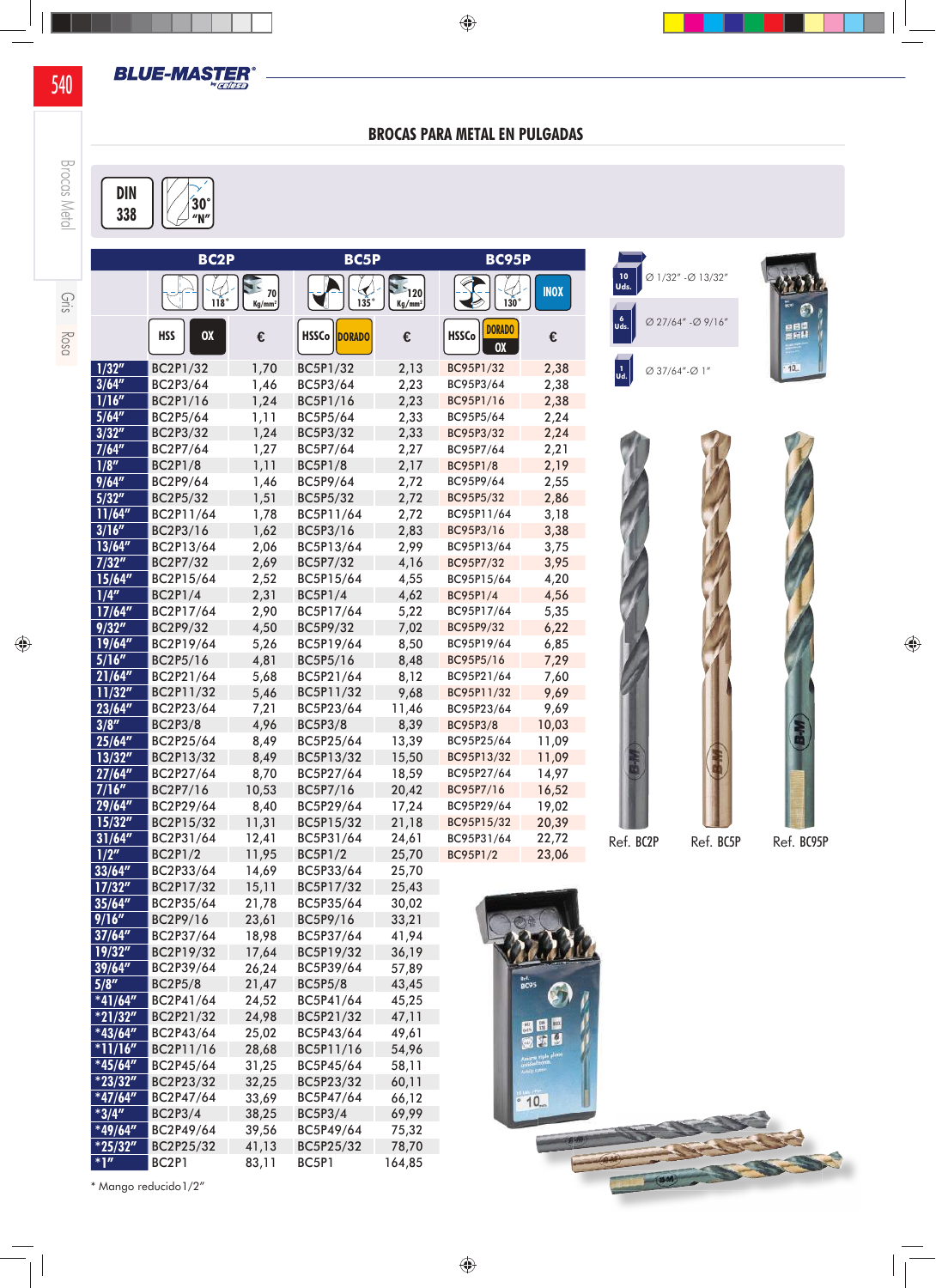**BLUE-MASTER®** 

# **BROCAS PARA METAL EN PULGADAS EN ESTUCHES DE METAL Y PLÁSTICO**

| <b>DIN</b><br>338<br><b>HSS</b><br>(Brocas Ref. BC2P) | <b>BLUE-MASTER</b><br><b>THE R</b>                                                                                 | <b>Provi</b><br>BLUE-MASTER |
|-------------------------------------------------------|--------------------------------------------------------------------------------------------------------------------|-----------------------------|
| <b>REFERENCIA</b>                                     | DP7021                                                                                                             | DP7029                      |
| N° BROCAS                                             | 21                                                                                                                 | 29                          |
| <b>CALIDAD</b>                                        | <b>HSS</b>                                                                                                         | <b>HSS</b>                  |
| <b>CONTENIDO</b>                                      | $Ø$ 1/16-3/8"                                                                                                      | $Ø$ 1/16-1/2"               |
| $P.V.P. \in$                                          | 62,70                                                                                                              | 142,98                      |
| <b>DIN</b><br>338<br><b>HSS</b>                       |                                                                                                                    |                             |
| (Brocas Ref. BC2P)                                    | <b>BLUE-MASTER</b>                                                                                                 | <b>BLUE-MASTER</b>          |
| <b>REFERENCIA</b>                                     | PP7021                                                                                                             | PP7029                      |
| N° BROCAS                                             | 21                                                                                                                 | 29                          |
| <b>CALIDAD</b>                                        | <b>HSS</b>                                                                                                         | <b>HSS</b>                  |
| <b>CONTENIDO</b>                                      | $Ø$ 1/16-3/8"                                                                                                      | $Ø$ 1/16-1/2"               |
| $P.V.P. \in$                                          | 62,70                                                                                                              | 142,98                      |
| <b>HSSCo</b><br>5%<br>(Brocas Ref. BC5P)              | <b>BLUE-MASTER</b><br><b><i><u>ITHING</u></i></b><br>$\begin{array}{c} \mathcal{H} \oplus \mathcal{H} \end{array}$ | <b>BLUE MASTER</b>          |
| <b>REFERENCIA</b>                                     | <b>DCP7021</b>                                                                                                     | <b>DCP7029</b>              |
| N° BROCAS                                             | 21                                                                                                                 | 29                          |
| <b>CALIDAD</b>                                        | <b>HSSCo</b>                                                                                                       | <b>HSSCo</b>                |
| <b>CONTENIDO</b>                                      | $Ø$ 1/16-3/8"                                                                                                      | $Ø$ 1/16-1/2"               |
| $P.V.P. \in$                                          | 105,51                                                                                                             | 262,14                      |
| <b>HSSCo</b><br>5%<br>(Brocas Ref. BC5P)              | <b>UE-MA</b><br><b>BLUE-MASTER</b>                                                                                 | <b>BLUE MASTER</b>          |
| <b>REFERENCIA</b>                                     | PCP7021                                                                                                            | <b>PCP7029</b>              |
| N° BROCAS                                             | 21                                                                                                                 | 29                          |
| <b>CALIDAD</b>                                        | <b>HSSCo</b>                                                                                                       | <b>HSSCo</b>                |
| <b>CONTENIDO</b>                                      | $Ø$ 1/16-3/8"                                                                                                      | $Ø$ 1/16-1/2"               |
| $P.V.P. \in$                                          | 105,51                                                                                                             | 262,14                      |

541

Gris Brocas Metal

Gris

Brocas Metal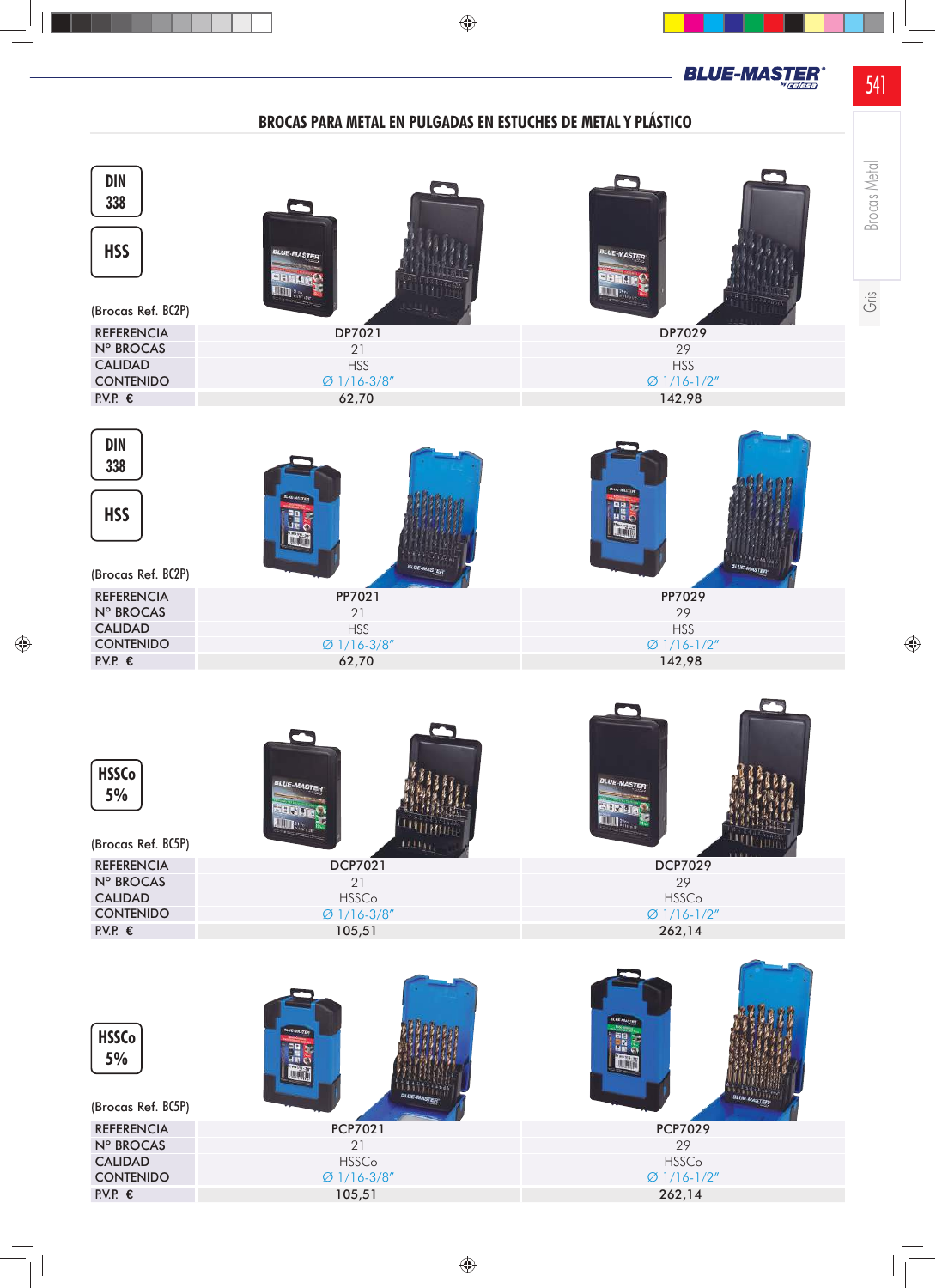### **BLUE-MASTER**

 $\leftarrow$  D<sub>2</sub>

FMT48 FMT2



13/64 5/8 1/4 2.1/2 7/32 5/8 1/4 2.1/2 15/64 3/4 1/4 2.1/2 1/4 3/4 1/4 2.1/2 17/64 7/8 5/16 2.1/2

19/64 7/8 5/16 2.1/2 5/16 7/8 5/16 2.1/2

5/16 2.1/2

|                      |                      |                      |                | <b>FMT48</b> | <b>MT2</b> |
|----------------------|----------------------|----------------------|----------------|--------------|------------|
|                      |                      |                      |                |              |            |
| D <sub>1</sub><br>mm | L <sub>2</sub><br>mm | D <sub>2</sub><br>mm | $L_1$<br>mm    | €            | €          |
| 21/64                | 7/8                  | 3/8                  | 2.1/2          | 65,00        | 65,00      |
| 11/32                | 7/8                  | 3/8                  | 2.1/2          | 65,00        | 65,00      |
| 23/64                | 7/8                  | 3/8                  | 2.1/2          | 65,00        | 65,00      |
| 3/8                  | 7/8                  | 3/8                  | 2.1/2          | 63,93        | 63,93      |
| 25/64                | 7/8                  | 7/16                 | 2.1/2          | 85,76        | 85,76      |
| 13/32                | 7/8                  | 7/16                 | 2.1/2          | 85,76        | 85,76      |
| 27/64                | 7/8                  | 7/16                 | 2.1/2          | 85,76        | 85,76      |
| 7/16                 | 1                    | 7/16                 | 2.1/2          | 85,76        | 85,76      |
| 29/64                | 1                    | 1/2                  | 3              | 94,16        | 94,16      |
| 15/32                | 1                    | 1/2                  | 3              | 94,16        | 94,16      |
| 31/64                | 1                    | 1/2                  | 3              | 94,16        | 94,16      |
| 1/2                  | 1                    | 1/2                  | 3              | 85,60        | 85,60      |
| 9/16                 | 1.1/4                | 9/16                 | 3.1/2          | 125,51       | 125,51     |
| 5/8                  | 1.1/4                | 5/8                  | 3.1/2          | 164,69       | 164,69     |
| 3/4                  | 1.1/2                | 3/4                  | $\overline{4}$ | 241,24       | 241,24     |
| 7/8                  | 1.1/2                | 7/8                  | 4              | 235,91       | 235,91     |
| 1                    | 1.1/2                | $\overline{1}$       | $\overline{4}$ | 356,02       | 356,02     |
| 1.1/4                | 2                    | 1.1/4                | 4.1/2          | 1.702,18     | 1.702,18   |

\* TiAlN bajo demanda al mismo precio

**\*11/16"** BW6P11/16 BW1P11/16 16,70 7,53

BW1P3/4 9,16

\***7/8″** BW6P7/8 24,83 BW1P7/8 10,39 **\*1"** BW6P1 BW1P1 37,94 12,72

### **BROCAS PARA CONSTRUCCIÓN EN PULGADAS**

34,87 34,87 34,87 34,87 34,87 34,87 33,44 33,44 46,24 46,24

46,24 46,24 40,11 40,11

46,24 46,24

| Ref. BW6P<br>Ref. BWIP    | <b>DIN</b><br>8039                   |           |                |             |                |             |
|---------------------------|--------------------------------------|-----------|----------------|-------------|----------------|-------------|
| <b>SERIE PROFESIONAL</b>  | <b>SERIE STANDARD</b>                |           |                | <b>BW6P</b> |                | <b>BW1P</b> |
|                           |                                      |           |                |             |                |             |
|                           |                                      |           |                | €           |                | €           |
|                           |                                      | 1/8''     | <b>BW6P1/8</b> | 2,34        | <b>BW1P1/8</b> | 0,96        |
|                           |                                      | 5/32''    | BW6P5/32       | 2,34        | BW1P5/32       | 0,96        |
|                           |                                      | 3/16''    | BW6P3/16       | 2,41        | BW1P3/16       | 1,00        |
|                           |                                      | 1/4''     | BW6P1/4        | 2,79        | <b>BW1P1/4</b> | 1,09        |
| <b>BW6</b>                | BW1                                  | 9/32''    | BW6P9/32       | 3,27        | BW1P9/32       | 1,21        |
|                           |                                      | 5/16''    | BW6P5/16       | 3,42        | BW1P5/16       | 1,37        |
| TALADROS EN               | <b>IALADROS EN</b><br><b>PAREDES</b> | 11/32''   | BW6P11/32      | 4,41        | BW1P11/32      | 1,62        |
|                           |                                      | 3/8''     | <b>BW6P3/8</b> | 4,76        | <b>BW1P3/8</b> | 1,78        |
|                           |                                      | 7/16''    | BW6P7/16       | 6,20        | BW1P7/16       | 2,89        |
|                           |                                      | 15/32''   | BW6P15/32      | 6,97        | BW1P15/32      | 2,98        |
| Profesio<br><b>DIN BO</b> |                                      | 1/2"      | BW6P1/2        | 9,39        | BW1P1/2        | 3,45        |
|                           |                                      | $*9/16"$  | BW6P9/16       | 10,37       | BW1P9/16       | 4,56        |
|                           |                                      | $*19/32"$ | BW6P19/32      | 12,77       | BW1P19/32      | 5,54        |
|                           |                                      | $*5/8"$   | <b>BW6P5/8</b> | 13,27       | BW1P5/8        | 6,27        |



**\*3/4"** BW6P3/4 **21,08**<br>**\*7/8"** BW6P7/8 **24,83** 

542

**FRESAS METAL DURO EN PULGADAS**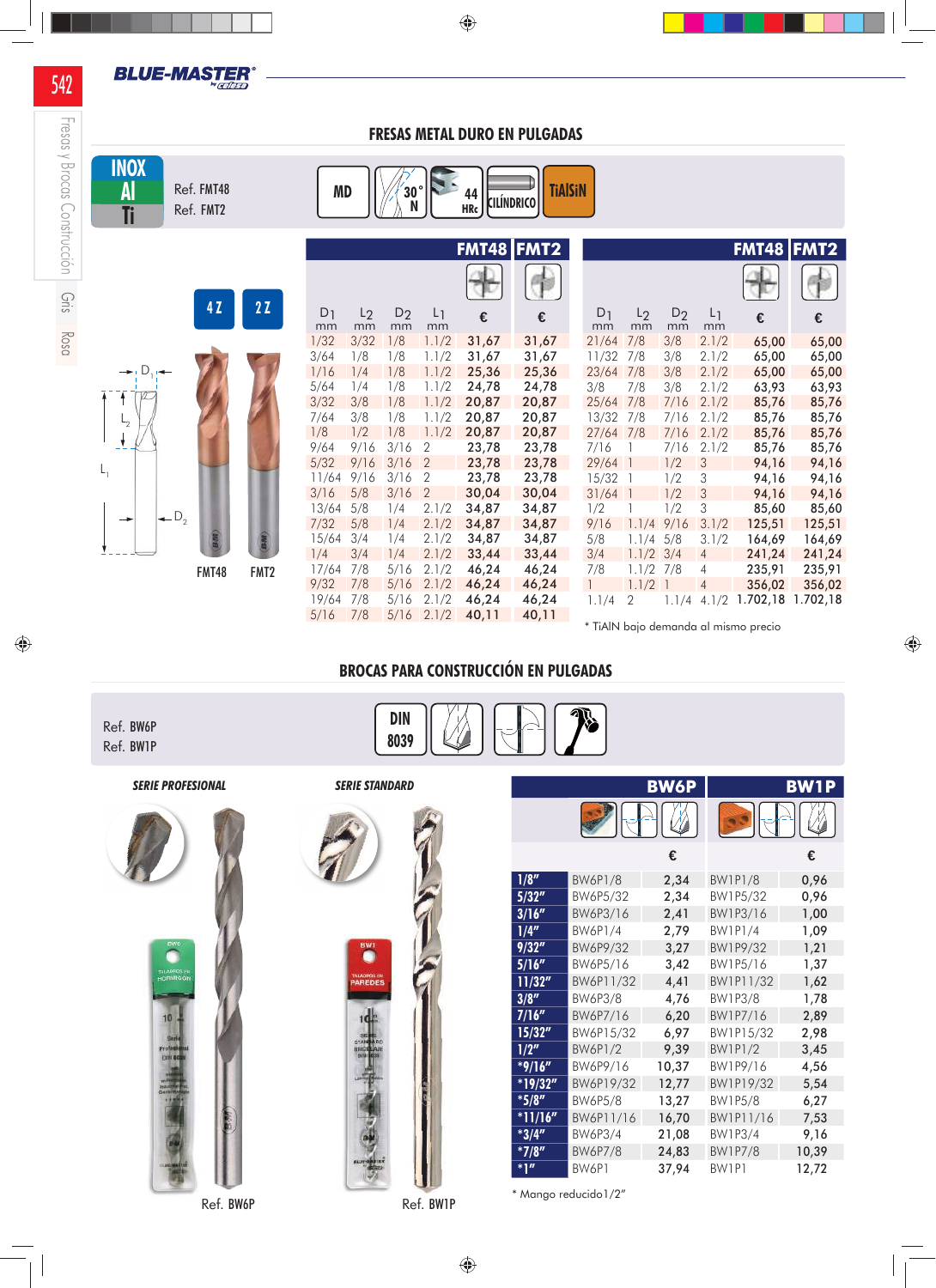**BLUE-MASTER** 

# **BROCAS PARA CONSTRUCCIÓN EN PULGADAS**

Ref. W05P

**SDS**  $\bigstar$ **Plus**  $\bigstar$ ★  $\big\{$ 

Ref. W05P

(BW)

 $\overline{\phantom{a}}$ 

|                             |                |       |       |                    |                 |       |                     | W05P   |
|-----------------------------|----------------|-------|-------|--------------------|-----------------|-------|---------------------|--------|
|                             |                |       |       | $L_1 \times L_2''$ |                 |       |                     |        |
|                             | 4 <sup>n</sup> | 6''   | 8''   | 10 <sup>''</sup>   | 12 <sup>n</sup> | 18''  | $24^{\prime\prime}$ | 39''   |
| D1                          | €              | €     | €     | €                  | €               | €     | €                   | €      |
| $1/8$ "                     | 14,44          | 16,22 |       |                    |                 |       |                     |        |
| 9/64''                      | 12,62          | 12,92 |       |                    |                 |       |                     |        |
| 5/32''                      | 6,19           | 10,54 |       |                    |                 |       |                     |        |
| 13/64''                     | 5,07           | 6,39  | 10,04 |                    | 15,32           |       |                     |        |
| 7/32''                      | 5,92           | 6,87  | 12,04 | 16,81              |                 |       |                     |        |
| 15/64''                     | 5,22           | 6,02  | 8,87  | 13,43              |                 | 29,89 |                     |        |
| 1/4''                       | 6,66           | 7,36  | 13,76 | 14,10              | 18,17           |       |                     |        |
| 9/32''                      | 6,66           | 7,36  | 11,56 | 15,21              | 19,22           | 26,88 |                     |        |
| 5/16''                      | 6,57           | 6,62  | 8,37  | 12,17              | 17,90           | 23,92 | 41,60               |        |
| 23/64''                     |                | 8,49  | 10,22 | 12,44              |                 |       |                     |        |
| 3/8''                       |                | 10,44 |       |                    |                 |       |                     |        |
| 25/64''                     | 7,05           | 8,22  | 9,97  | 12,62              | 16,95           | 26,18 | 38,45               | 100,83 |
| 7/16''                      |                | 10,17 | 12,36 | 13,91              | 25,17           |       |                     |        |
| 15/32''                     |                | 9,22  | 11,34 | 13,69              | 19,75           | 25,12 | 37,67               | 95,08  |
| $1/2$ "                     |                | 14,54 | 18,93 | 17,50              | 20,58           | 33,08 |                     |        |
| 35/64''                     |                | 14,88 | 16,36 | 18,27              | 22,19           | 29,34 | 43,60               | 103,22 |
| 19/32''                     |                | 16,79 | 20,69 | 21,74              |                 | 35,73 |                     |        |
| 5/8''                       |                | 16,79 | 20,48 | 22,52              | 25,49           | 34,89 | 46,87               | 117,30 |
| 43/64''                     |                |       | 27,50 |                    |                 |       |                     |        |
| 45/64"                      |                |       | 27,71 | 31,37              | 45,18           | 39,84 | 64,48               | 140,51 |
| 3/4''                       |                |       | 33,19 |                    | 41,91           | 45,68 |                     |        |
| 25/32''                     |                |       | 31,05 | 33,58              | 40,98           | 51,56 | 71,43               | 147,90 |
| 7/8''                       |                |       |       | 38,96              | 47,75           | 57,09 | 92,84               | 152,00 |
| 29/32''                     |                |       |       | 55,28              |                 |       |                     |        |
| 15/16''                     |                |       |       | 45,82              |                 | 70,89 |                     |        |
| $\mathbf{I}^{\prime\prime}$ |                |       |       | 49,12              | 54,23           | 64,86 | 89,12               | 166,50 |

| <b>W05P - 10 UNIDADES</b> |                 |                 |                 |  |  |  |  |
|---------------------------|-----------------|-----------------|-----------------|--|--|--|--|
| $L_1 \times L_2$ "        |                 |                 |                 |  |  |  |  |
|                           | 4 <sup>''</sup> | 6 <sup>II</sup> | 8 <sup>II</sup> |  |  |  |  |
| D <sub>1</sub>            | €               | €               | €               |  |  |  |  |
| 13/64''                   | 45,65           | 57,39           |                 |  |  |  |  |
| 15/64''                   | 46,97           | 54,16           | 79,77           |  |  |  |  |
| 5/16''                    | 59,23           | 59,71           | 75,31           |  |  |  |  |
| 25/64''                   | 63,37           | 74,00           | 89,79           |  |  |  |  |
| 15/32''                   |                 | 82,90           | 102,13          |  |  |  |  |

| <b>WO5P - 50 UNIDADES</b> |        |  |  |  |  |
|---------------------------|--------|--|--|--|--|
| $L_1 \times L_2$ "        |        |  |  |  |  |
|                           | 6″     |  |  |  |  |
| DI                        | €      |  |  |  |  |
| 15/64''                   | 261,76 |  |  |  |  |
| 5/16''                    | 274,48 |  |  |  |  |



Brocas Construcción Gris Brocas Construcción Gris